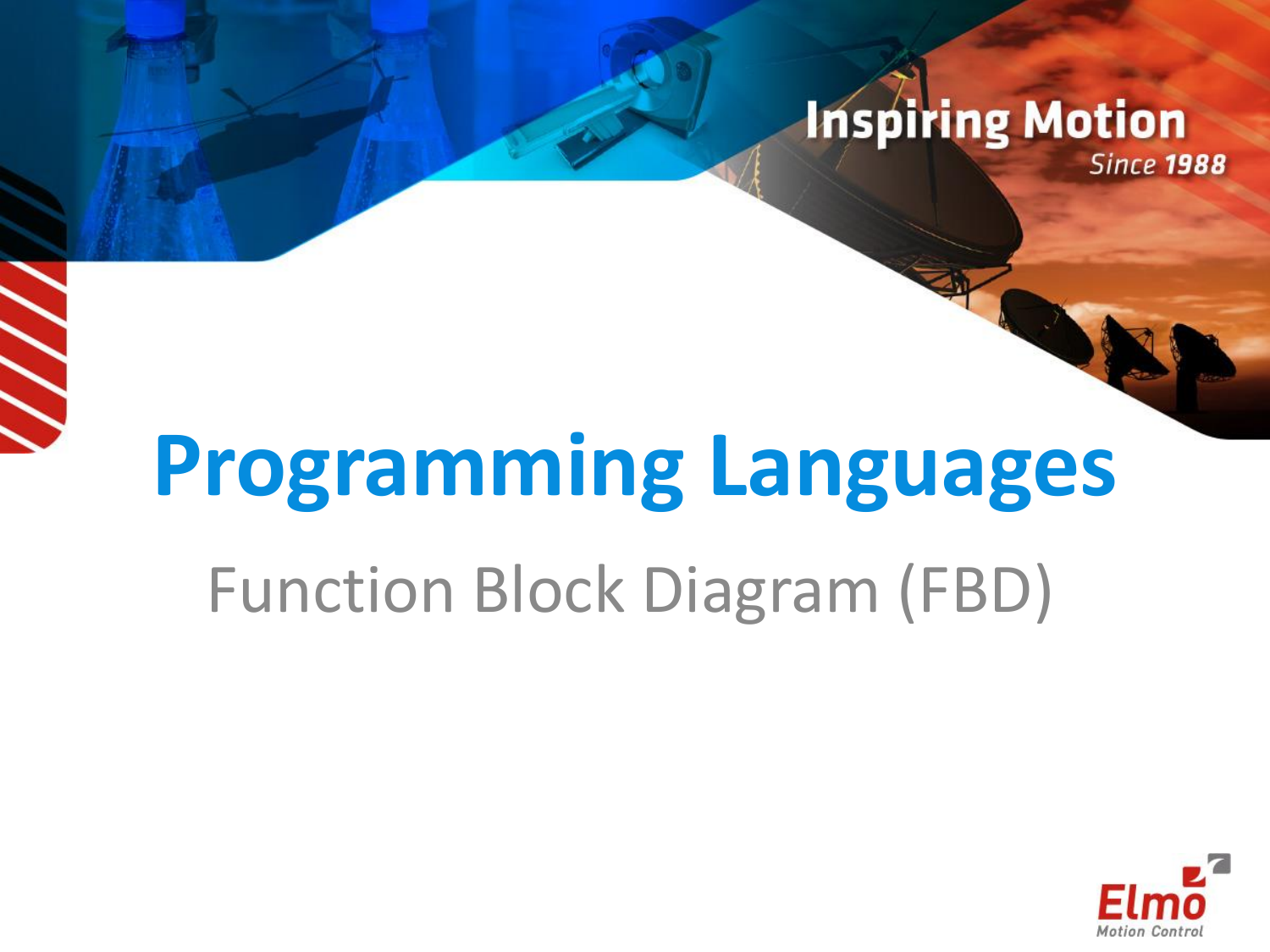#### Data flow:

The data flow direction is from top to bottom and left to right.  $\blacktriangleright$ 

|                | myChangeOPMode (ST)             | Main (FBD)<br>udfb_homing (FBD)<br>highLimit (ST)                                                                |  |
|----------------|---------------------------------|------------------------------------------------------------------------------------------------------------------|--|
| $\blacksquare$ | Move point to point axis 0 to 9 |                                                                                                                  |  |
| 趣              |                                 |                                                                                                                  |  |
| ▭              | endflag                         | $\mathbf{1}$<br>∤end                                                                                             |  |
| $\Box$         |                                 |                                                                                                                  |  |
|                |                                 | $\overline{2}$<br>powerOn                                                                                        |  |
|                | my Axis [0]                     | MC_Power<br>@ Axis<br>Status                                                                                     |  |
|                | true                            | Nalid<br>Enable                                                                                                  |  |
| lab:           | true<br>true                    | <b>Error</b><br>Enable_P<br>$\mathbf{3}$<br>Error1D<br>powerOn_emID<br>Enable_N                                  |  |
| $\rightarrow$  | MC BUFFERED MODE ENUMIMIC BI    | <b>BufferMode</b>                                                                                                |  |
| г              |                                 |                                                                                                                  |  |
| ٠IF            |                                 |                                                                                                                  |  |
|                |                                 | $\overline{4}$<br>change OpMode                                                                                  |  |
| ĐН             | my Axis [0]                     | MC_CHANGEOPMODE<br>5<br>change OpMode Done<br>@Axis<br>Done                                                      |  |
|                |                                 | Busy<br><b>Execute</b>                                                                                           |  |
| 黏              |                                 | OP MODE DS402#OPM402 CYCLIC SYNC POSITION MODE<br>OpMode<br>Error<br>6<br>cheange OpMode ErrID<br><b>Error1D</b> |  |
|                |                                 |                                                                                                                  |  |
|                |                                 |                                                                                                                  |  |



 $\mathcal{P}$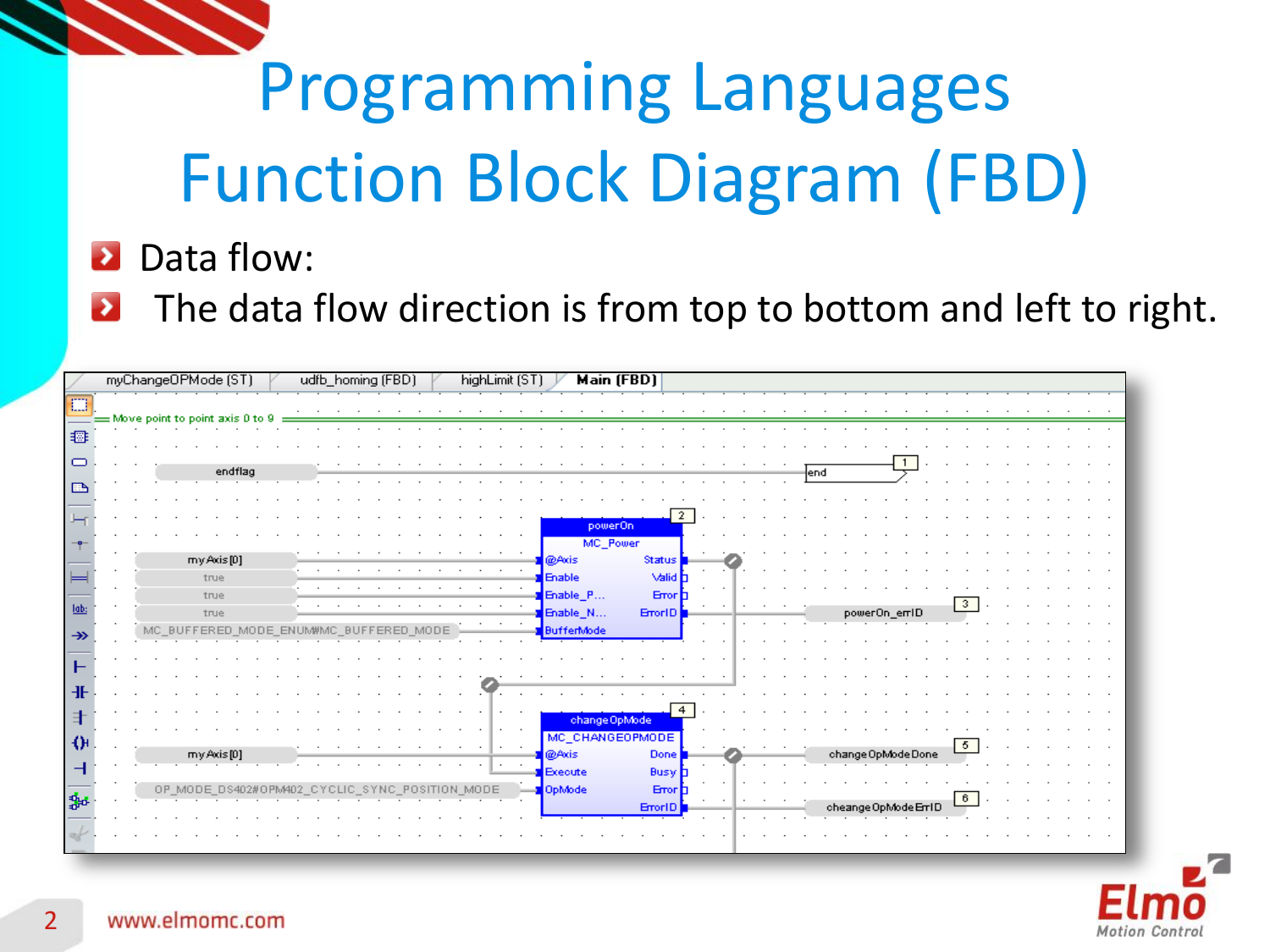

#### **D** Instance

- **D** The name of the operation or function, or the type of function block is written within the block rectangle.
- **In case of a function block call, the name of the called** instance must be written upon the block rectangle.
	- **E** You have to create the instance and select it!
	- **Blocks are indicated in lists with the following symbol:**  $\frac{1}{2}$ .



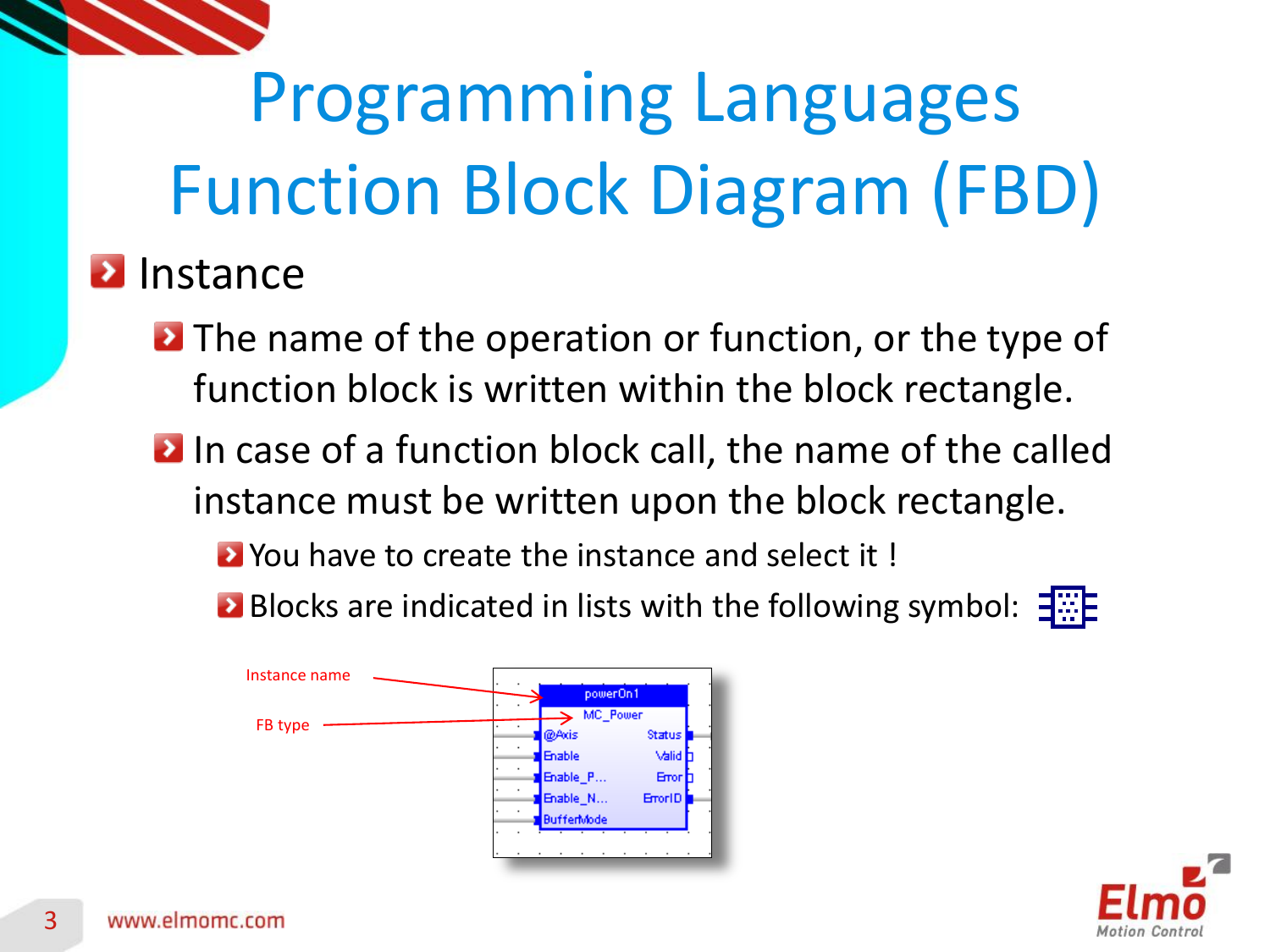

### **Boolean negation**

**D** In case of a Boolean connection, you can make the Boolean negation of the data flow by activating the space bar while the link is selected.

A small circle at the end of the link indicates the negation.



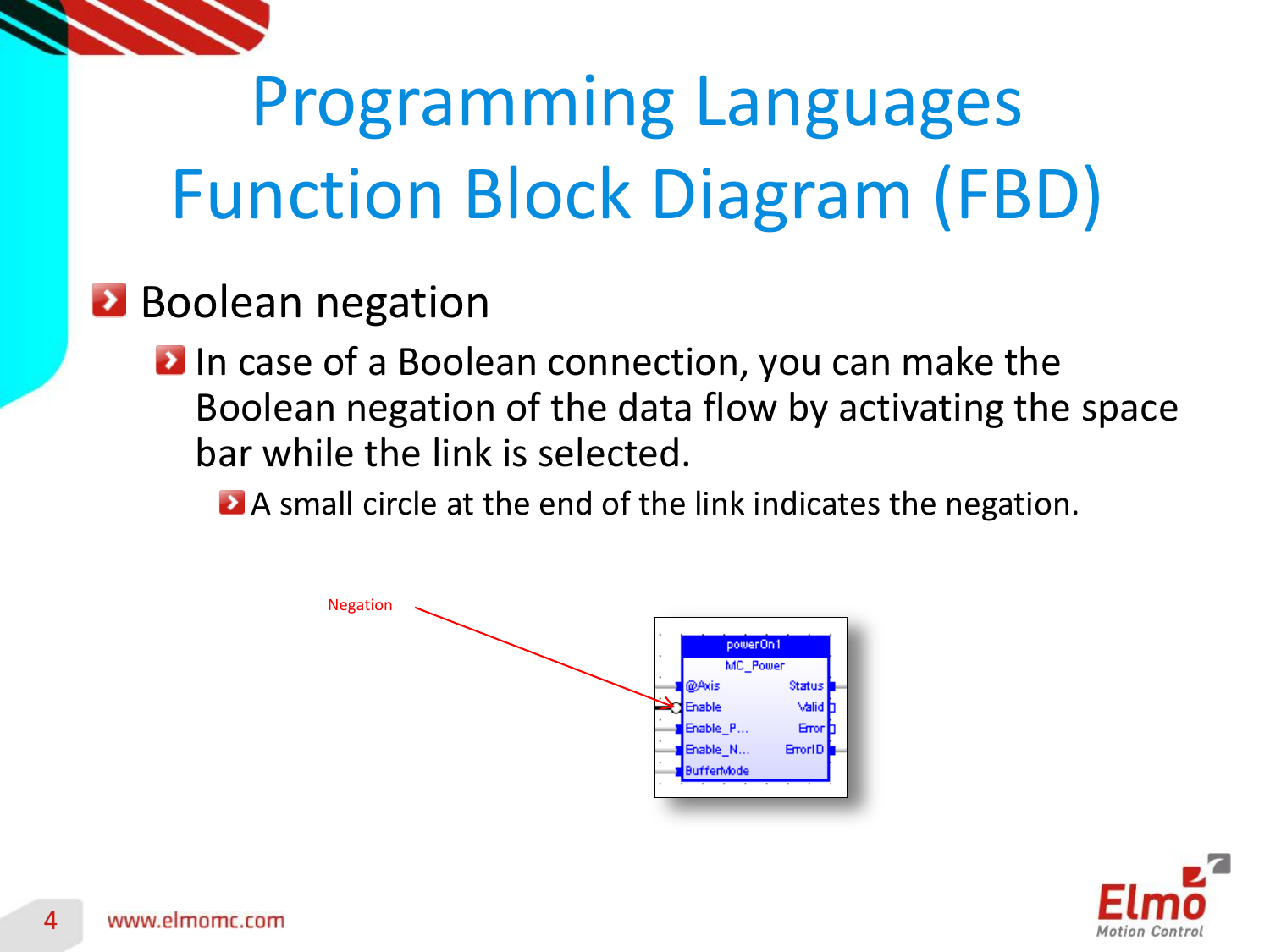### **Label/Jump/Return**

- **Labels are used as the destination for a jump instruction.**
- **D** Jumping to a label branches the execution of the program after the specified label.

|                     |  | powerOn1<br>MC_Power          |                         |  |              |  |
|---------------------|--|-------------------------------|-------------------------|--|--------------|--|
| my Axis [2]<br>true |  | <b>@Axis</b><br><b>Enable</b> | Status<br>Valid         |  | status       |  |
| true<br>true        |  | Enable P<br>Enable N          | Error<br><b>Error1D</b> |  | powerOn emID |  |
|                     |  | ButterMode                    |                         |  |              |  |
|                     |  |                               |                         |  |              |  |
|                     |  |                               |                         |  |              |  |
| $end1$ :            |  |                               |                         |  |              |  |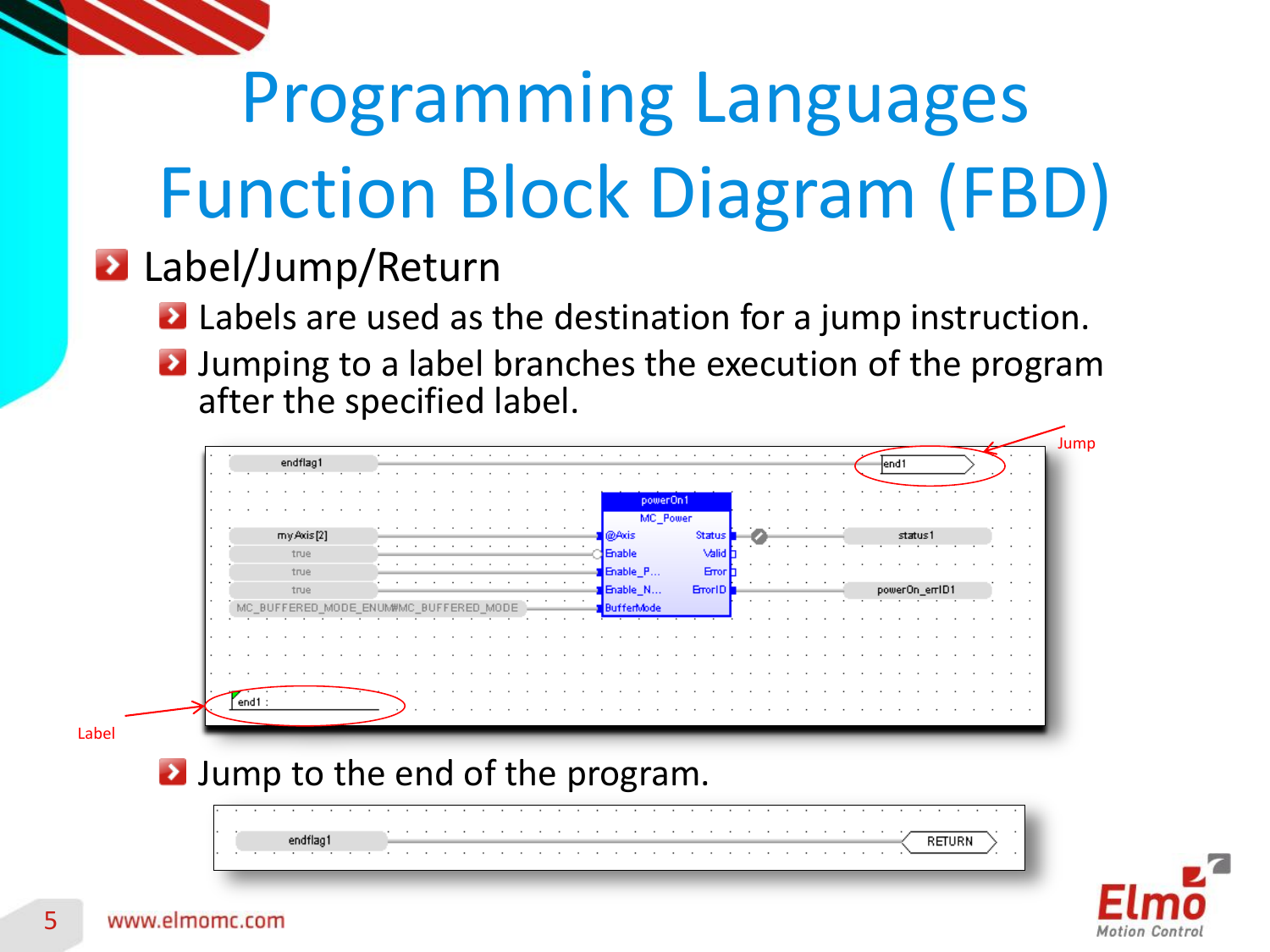

#### **Ladder Diagram in FBD**

**L** LD symbols may also be entered in FBD language and linked to FBD objects.

|     |                          |         |    |  |         |      |  |  |  |  |  |  |         |         |  |                          |                  |                               | powerOn1<br>MC_Power |                 |  |  |  |  |  |  |  |                      |                    |         |
|-----|--------------------------|---------|----|--|---------|------|--|--|--|--|--|--|---------|---------|--|--------------------------|------------------|-------------------------------|----------------------|-----------------|--|--|--|--|--|--|--|----------------------|--------------------|---------|
|     |                          |         |    |  | my Axis |      |  |  |  |  |  |  |         |         |  | $\overline{\phantom{a}}$ | @ Axis<br>Enable |                               |                      | Status<br>Valid |  |  |  |  |  |  |  | $\ddot{\phantom{1}}$ | $\cdot$<br>$\cdot$ | $\cdot$ |
|     |                          |         |    |  |         | true |  |  |  |  |  |  |         |         |  | $\cdot$                  |                  | Enable P                      |                      | <b>Error</b>    |  |  |  |  |  |  |  |                      |                    |         |
|     |                          |         |    |  |         |      |  |  |  |  |  |  |         |         |  |                          |                  | Enable N<br><b>BufferMode</b> |                      | Error1D         |  |  |  |  |  |  |  |                      |                    |         |
|     |                          |         |    |  |         | true |  |  |  |  |  |  |         |         |  |                          |                  |                               |                      |                 |  |  |  |  |  |  |  |                      |                    |         |
|     |                          |         |    |  |         |      |  |  |  |  |  |  | $\cdot$ | $\cdot$ |  |                          |                  |                               |                      |                 |  |  |  |  |  |  |  |                      |                    |         |
|     |                          |         |    |  |         | true |  |  |  |  |  |  |         |         |  |                          |                  |                               |                      |                 |  |  |  |  |  |  |  |                      |                    |         |
|     | $\overline{\phantom{a}}$ | $\cdot$ | MC |  |         |      |  |  |  |  |  |  |         |         |  |                          |                  |                               |                      |                 |  |  |  |  |  |  |  |                      |                    |         |
| . н |                          |         |    |  |         |      |  |  |  |  |  |  |         |         |  |                          |                  |                               |                      |                 |  |  |  |  |  |  |  |                      |                    |         |